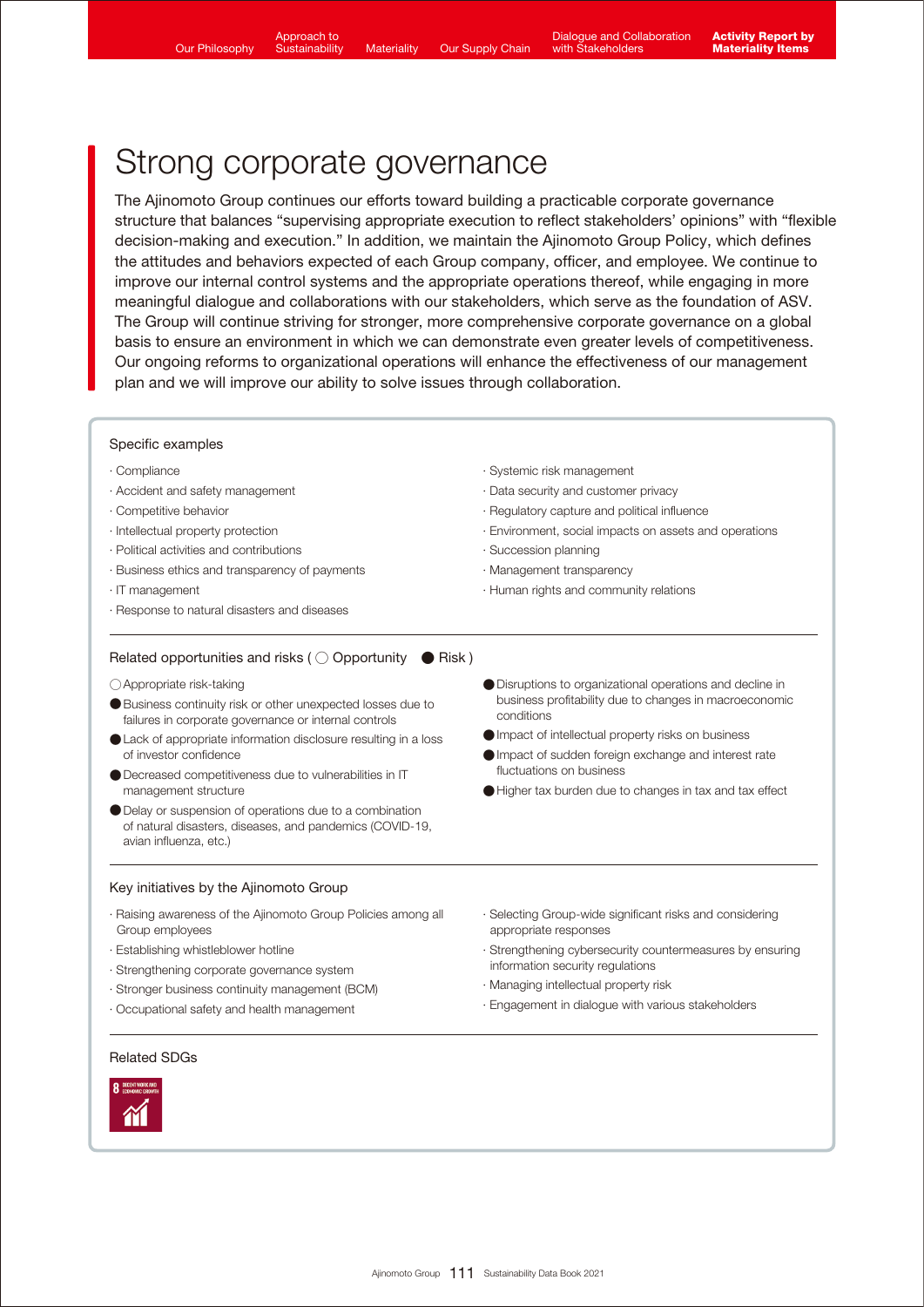# Risk management

## Risk management framework

#### Framework

GRI102-11 GRI102-29

[> Ajinomoto Group](https://www.ajinomoto.com/sustainability/pdf/2020/materiality_en.pdf) materiality [> Integrated Report](https://www.ajinomoto.co.jp/company/en/ir/library/annual/main/08/teaserItems1/00/linkList/0/link/Integrated%20Report%202021_E_A4.pdf#page=90)  2021 P89  $\sim$  P4

The Ajinomoto Group conducts an annual review of the materiality items which have a substantial impact on our ability to create value through ASV. Here, we identify the risks and opportunities associated with each materiality item.

 In April 2021, we established the Sustainability Committee as a subordinate organization to the Executive Committee. This committee takes over the ESG and sustainability-related functions formerly handled by the Management Risk Committee, Business Conduct Committee, and Environmental Committee. The Sustainability Committee plans and manages the progress of actions taken with regard to risks and opportunities related to companywide management issues based on materiality. In principle, the committee meets at least four times each year, and the content and results of deliberations are reported to the Executive Committee and to the Board of Directors.

 The Risk & Crisis Subcommittee, which we established as a subordinate organization to the Sustainability Committee, is responsible for developing and promoting risk management processes that contribute to stronger internal controls, management and operation of crisis-related tasks (safety and security), and responding to risks that have a Group-wide impact. The Risk & Crisis Subcommittee provides reports to the Sustainability Committee as necessary.

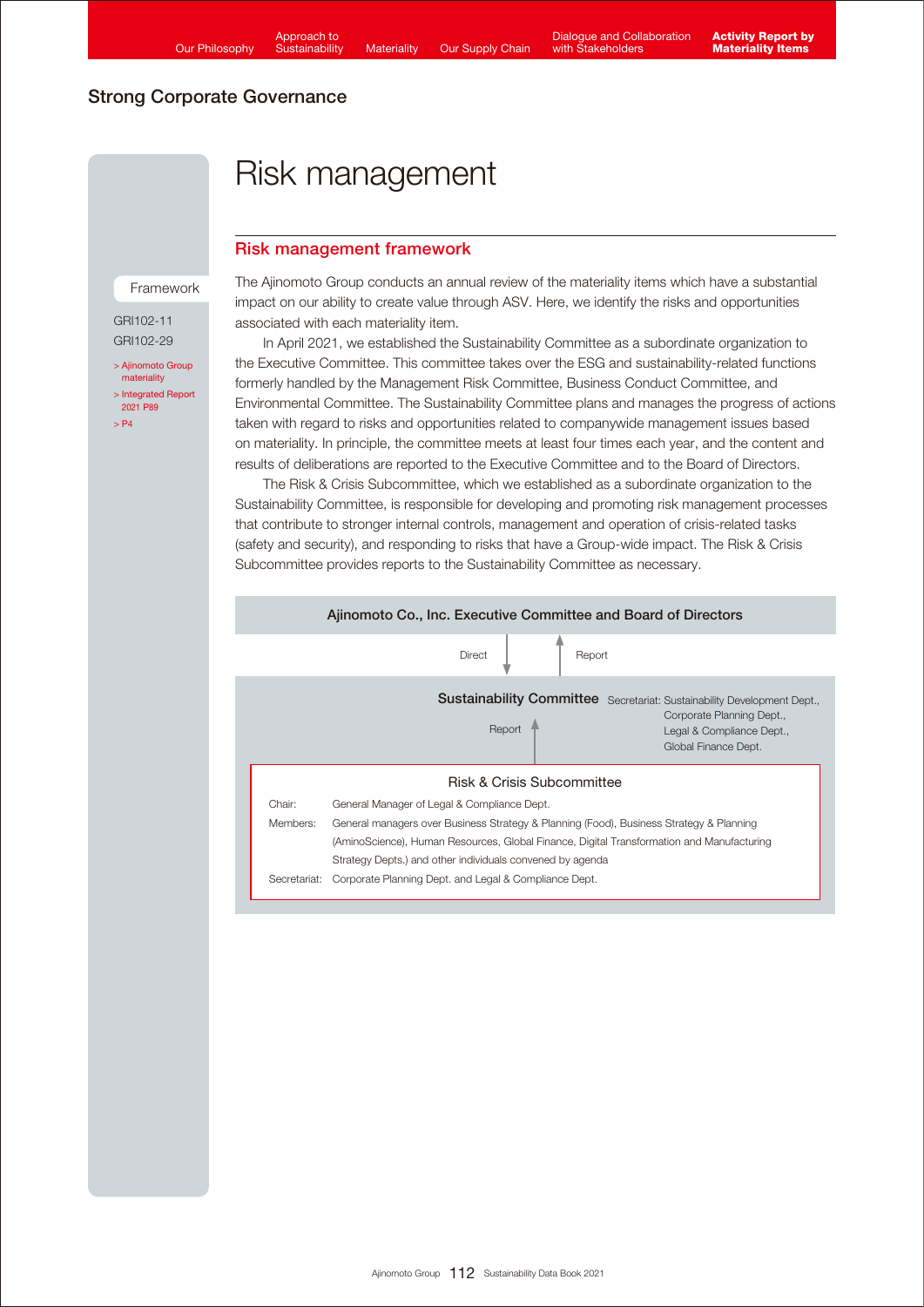## Risk management processes

Framework

GRI102-11

[> Group Shared](https://www.ajinomoto.com/sustainability/agp/risk-management.php) Policy on Risk Management

The Group encourages independent risk management within each organizational unit in compliance with Group Shared Policy on Risk Management. Each organization sets organizational goals every year and prepares a risk summary table. These risk summary tables organize processes from planning to review based on each organization's risk assessment. We use these tables to verify whether risk management is implemented in a reliable fashion. The rate of risk summary table collection in fiscal 2020 was 100% at Ajinomoto Co., Inc. and 91% for Group companies. These results show how well autonomous risk management is entrenched at each organization.

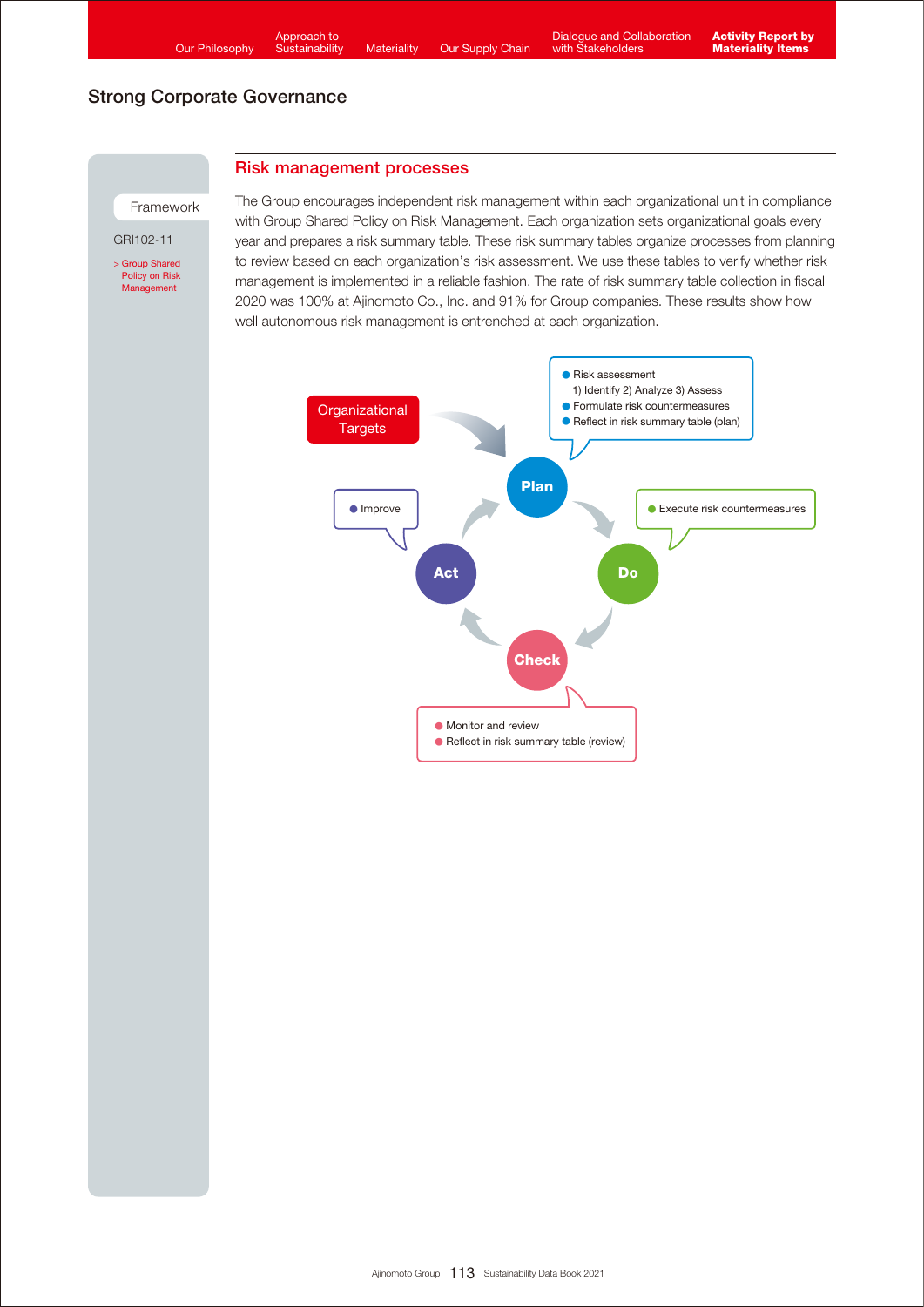# Occupational safety and health

## Occupational safety and health management system

#### Framework

GRI403-DMA GRI403-1 GRI403-4

> Group Shared Policy on **Occupational** [Safety and Health](https://www.ajinomoto.com/sustainability/agp/occupational-safety-and-health.php) The Occupational Safety and Health Committee, an organization under the Executive Committee, determines important policies, develops plans, and conducts reviews of activities related to occupational safety and health. Subject matters decided and deliberated by the committee shall be reported to the Executive Committee. To foster an understanding of the Group Shared Policy on Occupational Safety and Health, we created the Occupational Safety and Health Management Guide and Standards and encourage Group companies to spread awareness of and use these guidelines.

 In addition, we established the Safety & Disaster Prevention Promotion Headquarters to drive and support measures related to occupational accidents and disaster prevention. If an accident, disaster, or other emergency has occurred or may occur, that threatens Group occupational safety and health, this headquarters assesses the situation, makes recommendations, and provides guidance. The headquarters also reports to company executives and related departments.



## ISO 45001 adoption

Performance

The Ajinomoto Group aims to obtain ISO 45001 certification at all production and R&D sites by the end of March 2023. We are also transitioning sites that have obtained OHSAS<sup>[1]</sup> and other certifications to ISO 45001.

[1] Occupational Health and Safety Assessment Series (OHSAS): An international standard for occupational safety and health management.

GRI403-DMA GRI403-1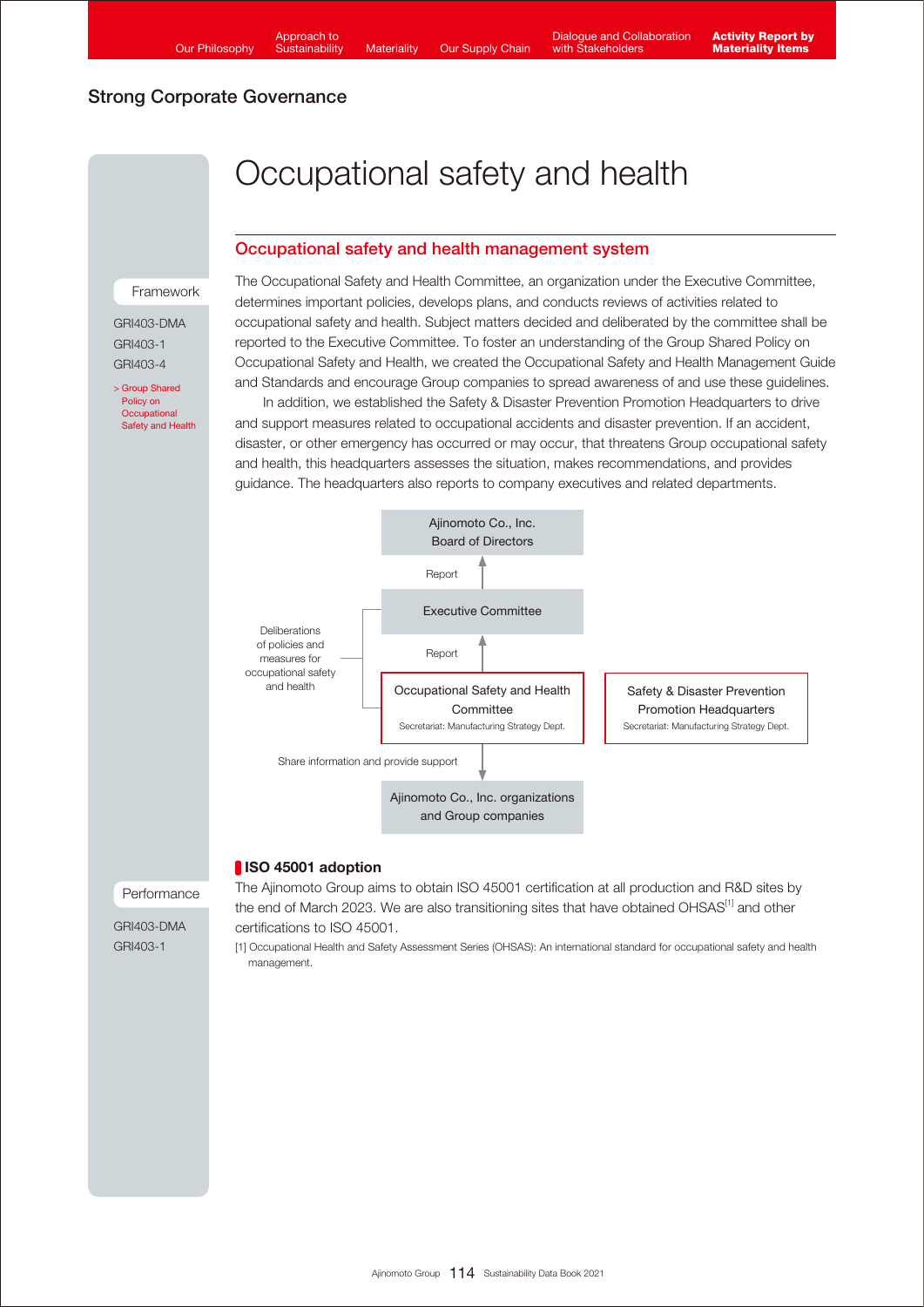#### **Performance**

GRI403-DMA GRI403-1 GRI403-2 GRI403-3 GRI403-4 GRI403-7

Safety and health assessments, audits, and inspections The Ajinomoto Group generally conducts the Occupational Safety and Health Assessments at the start of new product manufacturing. This is one means to prevent occupational accidents. In addition, we conduct internal audits based on the occupational safety and health management system at each company and business site to prevent accidents, disasters or violations of the law.

| <b>Measures</b>                                                      | <b>Description</b>                                                                                                                                                                                                                                                                                                                                                                                                                                          | FY2020 performance                                                                                                                                                               |
|----------------------------------------------------------------------|-------------------------------------------------------------------------------------------------------------------------------------------------------------------------------------------------------------------------------------------------------------------------------------------------------------------------------------------------------------------------------------------------------------------------------------------------------------|----------------------------------------------------------------------------------------------------------------------------------------------------------------------------------|
| Occupational<br>Safety and Health<br>Assessments                     | Generally conducted at the start of new product manufacturing,<br>when expanding production capacity or changing manufacturing<br>processes, developing new substances, and during the planning<br>stages of constructing or demolishing buildings, structures and<br>equipment.                                                                                                                                                                            | 52 assessments                                                                                                                                                                   |
| Occupational<br>Safety and Health<br>Audits and<br>Inspections       | Internal audits are implemented for each company and business<br>site. In the event of a serious accident or disaster within the<br>Group, Ajinomoto Co., Inc. conducts an onsite emergency<br>Occupation Safety and Health Audit to investigate causes,<br>determine corrective measures, and prevent recurrence. Certain<br>sites in Japan contract with third-party consultants or institutions<br>to perform Occupational Safety and Health Inspection. | While certain factories<br>were scheduled for<br>post-construction safety<br>audits, the situation<br>during the COVID-19<br>pandemic prevented the<br>audits from taking place. |
| Equipment<br>inspections for<br>safe and stable<br>production        | Regular maintenance and legal inspections are conducted at<br>factories. For factories that operate 24 hours a day, we suspend<br>all production periodically to allow employees and specialists<br>time to conduct legally mandated inspections.                                                                                                                                                                                                           | Conducted at each<br>business site                                                                                                                                               |
| Occupational<br>accident<br>prevention at<br>designated<br>worksites | Any sites considered a high risk by the chief of the Safety<br>& Disaster Prevention Promotion Headquarters (frequent<br>occupational accidents or disasters, inadequate management,<br>etc.) are so designated as Special Safety Management<br>Requested Site and given quidance for safety improvement.                                                                                                                                                   | No designated worksites<br>during FY2020                                                                                                                                         |

## Occupational safety and health activities

#### Fiscal 2020 key targets and performance

Key targets **Action plans** Prevent caught-in, trapped and cut accidents by machines in operation • Establish systems to ensure Group policies, management guides, rules and standards, and other rules and guides are thoroughly understood at companies newly incorporated into the Group • Establish systems to conduct safety audits at newly established factories • Identify worksites with difficulties to pursue both safety and efficiency at each office and factory • Consolidate safety measures within the Group and share information said measures (lateral expansion) Prevent falls and lower back pain • Implement 2S consistently in the surrounding area (secure aisles, do not place or leave objects in aisles or vicinity, do not leave leaks or spills) • Ensure safety in the surrounding area (conduct maintenance for steps and unevenness on paths or floors, secure aisles and work spaces) • Ensure implementation of stretching exercises, etc., before work; raise awareness through posters, etc. Prevent accidents during indirect routine work[1] • Review work methods to eliminate risks • Reassess risks for individual indirect routine works • Maintain and review of SOPs for priority tasks

[1] Work that supports production indirectly e.g., loading, unloading, transportation, equipment cleaning, cleaning, and normal maintenance.

GRI403-DMA GRI403-2 GRI403-3 GRI403-4 GRI403-7

Performance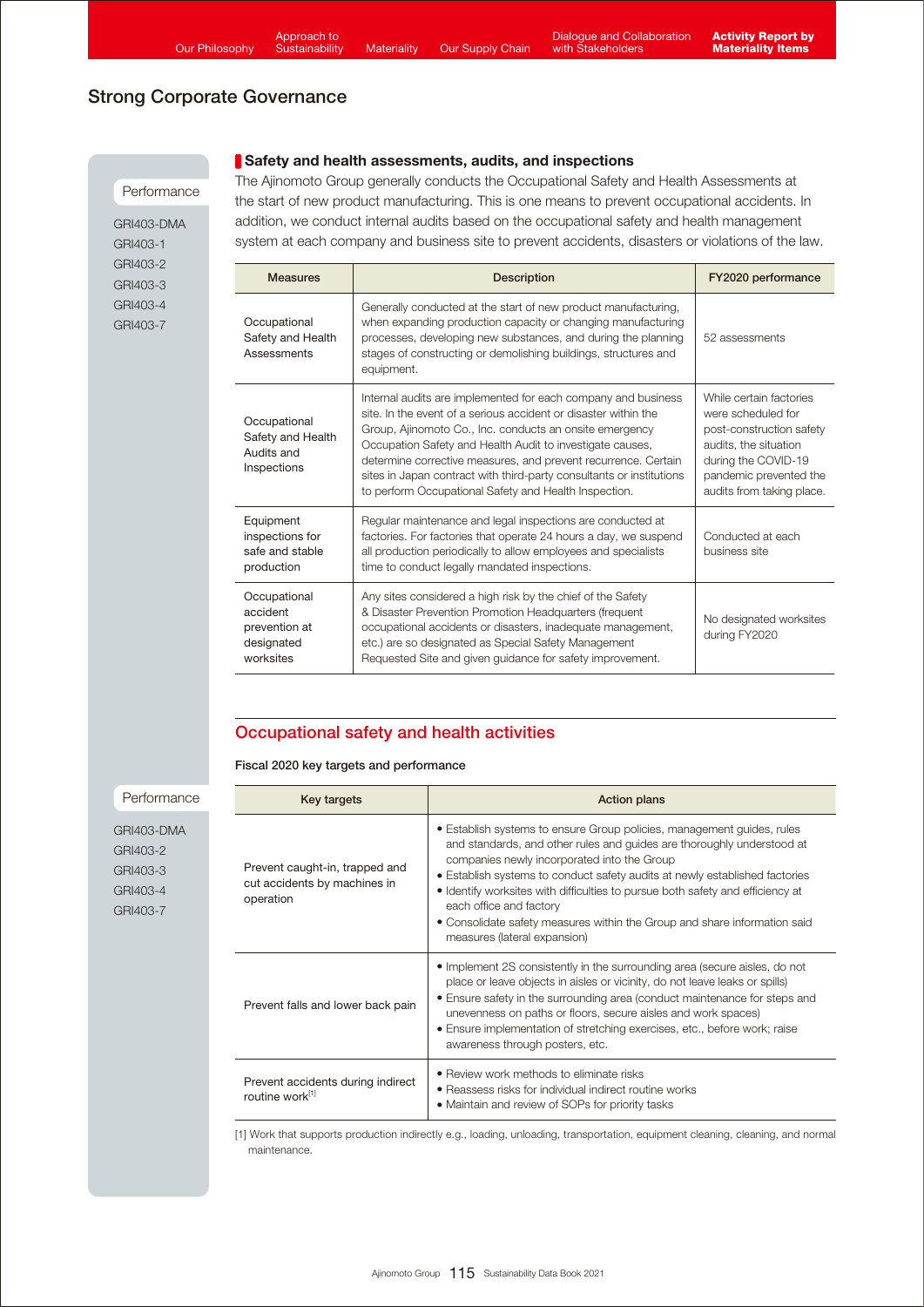GRI403-9 GRI403-10

> Personnel and [Labor-Related](https://www.ajinomoto.co.jp/company/en/ir/library/databook/main/08/teaserItems1/0/linkList/01/link/SDB2021_appendix_jinji_en.pdf)  Data

#### Major accidents and incidents

|                                                                  | FY2016         | FY2017         | FY2018         | FY2019 | FY2020 |
|------------------------------------------------------------------|----------------|----------------|----------------|--------|--------|
| Number of serious accidents                                      | 16             | 23             | 16             | 21     | 23     |
| Number of serious commuting accidents                            | 9              | 19             | 13             | 10     | 8      |
| Number of fatal accidents                                        | 0              | 0              | $\Omega$       |        |        |
| Number of caught-in-machinery accidents <sup>[1]</sup> (persons) | 5(1)           | 10(8)          | 8(3)           | 6(2)   | 6(2)   |
| Number of fall accidents <sup>[1]</sup> (persons)                | 30(3)          | 23(4)          | 32(4)          | 22(4)  | 29(2)  |
| Number of lower back pain accidents <sup>[1]</sup> (persons)     | 16 $(4)^{[2]}$ | $23(12)^{[2]}$ | 16 $(7)^{[2]}$ | 12(1)  | 8(1)   |

[1] Numbers in parentheses represent serious accidents.

[2] Corrections have been made as a result of review of totals.

The number of serious accidents during fiscal 2020 were 23, an increase of two compared to fiscal 2019. Although the number of serious accidents in sales and indirect workplaces decreased, we saw an increase in the number of accidents in the production areas of our factories. In particular, a significant number of accidents occurred at food production sites.

 Among the main serious accidents, six were involved in caught-in accidents, which was the same number as in fiscal 2019. As the number of accidents at companies incorporated into the Group after 2017 has been on the rise, we requested more conscientious implementation of our Guidelines for Catch-in Accident Prevention by Rotating Machines. During fiscal 2021, we plan to hold Caught-in Accidents Prevention Seminar, targeting leaders engaged in production operations at our food factories.

 Regarding falling accidents, the number of victims of serious accidents decreased, but the number of victims of lost time injuries increased by seven. We noted an improvement in non-manufacturing sites, but the situation worsened among manufacturing sites. These factors include problems with daily arrangements, neatness, cleanliness and cleaning, and unsafe conditions in the surrounding area. We also understand that difficulties in securing staff due to COVID-19 and our inability to conduct training played a role in this increase. Throughout fiscal 2021, we will continue efforts to ensure complete organization and tidiness, as well as security, in areas surrounding our workers. At the same time, we will improve educational materials for inexperienced workers to learn individually or in small groups. We also plan to hold a Falling Prevention Seminar for management-level employees, which was canceled in fiscal 2020 due to COVID-19.

 Regarding lower back pain accidents, the number of victims decreased. We will continue our efforts to prevent accidents by adding animated content to further enhance our educational tools.

 With the goal of eliminating serious accidents in fiscal 2022, during fiscal 2021, we will focus on implementing safety audits at sites with frequent accidents, thorough risk assessments, and information dissemination to raise awareness. Through these efforts, we aim to eliminate caught-in, trapped, and cut accidents, fall accidents, and traffic accidents. In addition, we will implement various measures based on the analysis of accidents during indirect routine work and non-routine work. We also plan to use videos to publicize our Occupational Safety and Health Management Guide and Standards, strengthening management through the PDCA cycle.

#### Response to safety and health laws and accidents

**Performance** 

In fiscal 2020, we were cited for three cases of legal violations (recommendations for correction). In each case, in addition to submitting an improvement report to the authority, we reviewed our work procedure manuals and educated our workforce to prevent recurrence.

| Ajinomoto Co., Inc. Tokai Plant               | Failure to measure oxygen concentration, lack of ventilation, and lack of<br>appointed work supervisor prior to the commencement of work in a work<br>area involving a risk of oxygen deficiency (serious near-misses) |
|-----------------------------------------------|------------------------------------------------------------------------------------------------------------------------------------------------------------------------------------------------------------------------|
| Ajinomoto Frozen Foods Co., Inc. Kyushu Plant | Failure to stop agitator blade operation during the process of scraping<br>out leftover residue from a mixer outlet (serious accidents)                                                                                |
| Ajinomoto Frozen Foods Co., Inc. Osaka Plant  | Failure to stop machine operation when conducting repairs or inspections<br>(serious accidents)                                                                                                                        |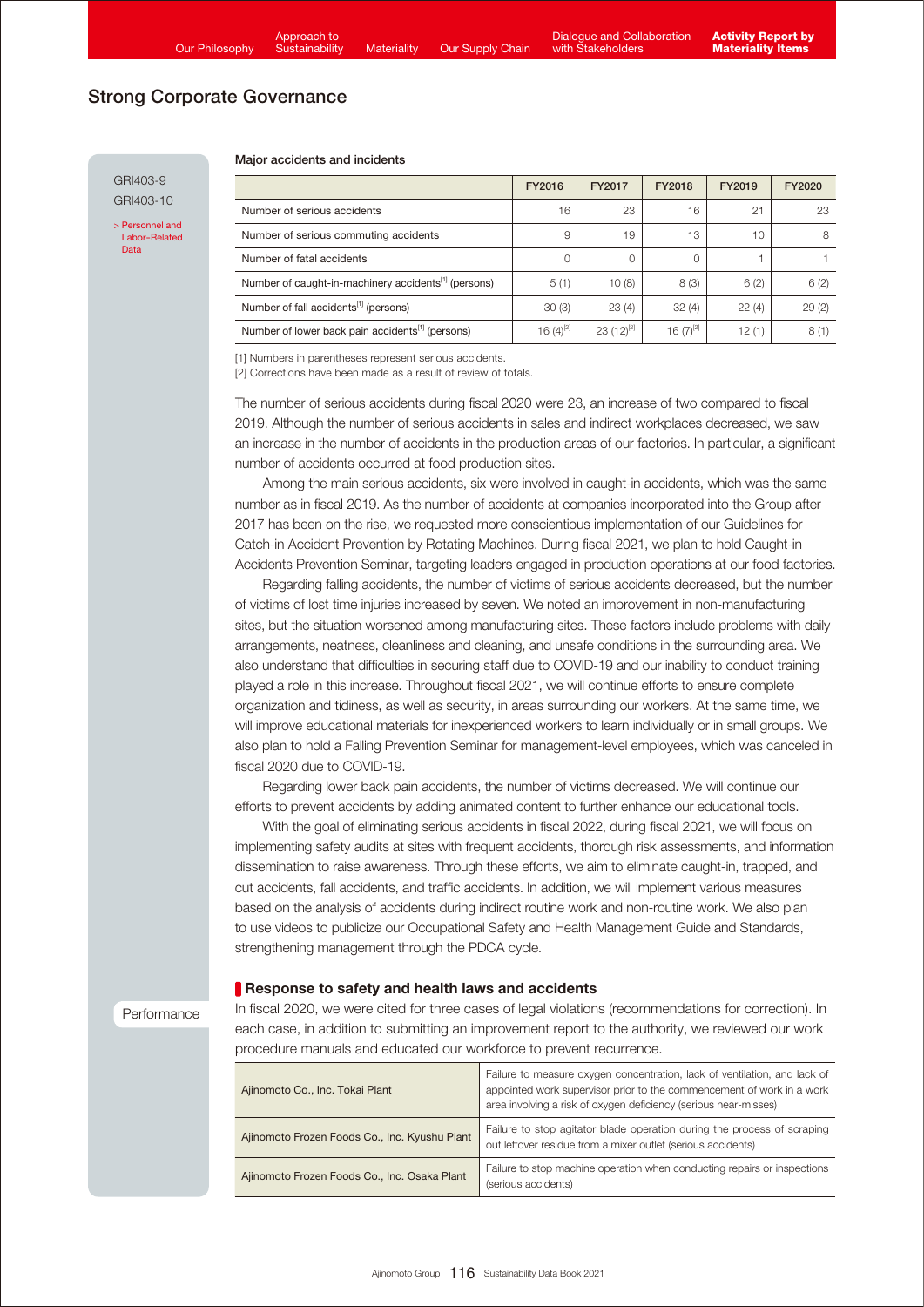Performance

GRI403-5

## **Employee occupational safety and health education**

The Ajinomoto Group conducts occupational safety and health education tailored to employee job descriptions and tasks. In fiscal 2020, we only conducted online courses for ISO 45001 internal auditor training due to the spread of COVID-19.

 We created and published a skills map that defines the skills and knowledge required of occupational safety and health staffs at each Group company's site.

| Major training programs |  |  |  |
|-------------------------|--|--|--|
|-------------------------|--|--|--|

Persons, cumulative persons in parentheses

| Program name                                              | Program details                                                                                                                                                   | Recipients              | Number of trainees |
|-----------------------------------------------------------|-------------------------------------------------------------------------------------------------------------------------------------------------------------------|-------------------------|--------------------|
| ISO 45001 training<br>for internal auditor<br>development | Knowledge and skills training for ISO<br>45001 internal auditors (two-day course /<br>twice annually and one-day course / once<br>annually); introduced in FY2018 | Leadership<br>positions | 51 (105)           |

## Disaster preparedness

**Performance** 

The Ajinomoto Group routinely collects information related to natural disaster forecasts and damage projections. On an ongoing basis, we confirm the safety of our buildings and production facilities, taking appropriate steps and revising training drills as necessary. Each Group company and site implement evacuation and fire-fighting drills. We continue to revise and update organizational structures, communications systems, and manuals.

 We also partner with local governments to provide safety for local residents. Several sites are working with governments to determine how to offer safety and food to local residents in the event of a disaster.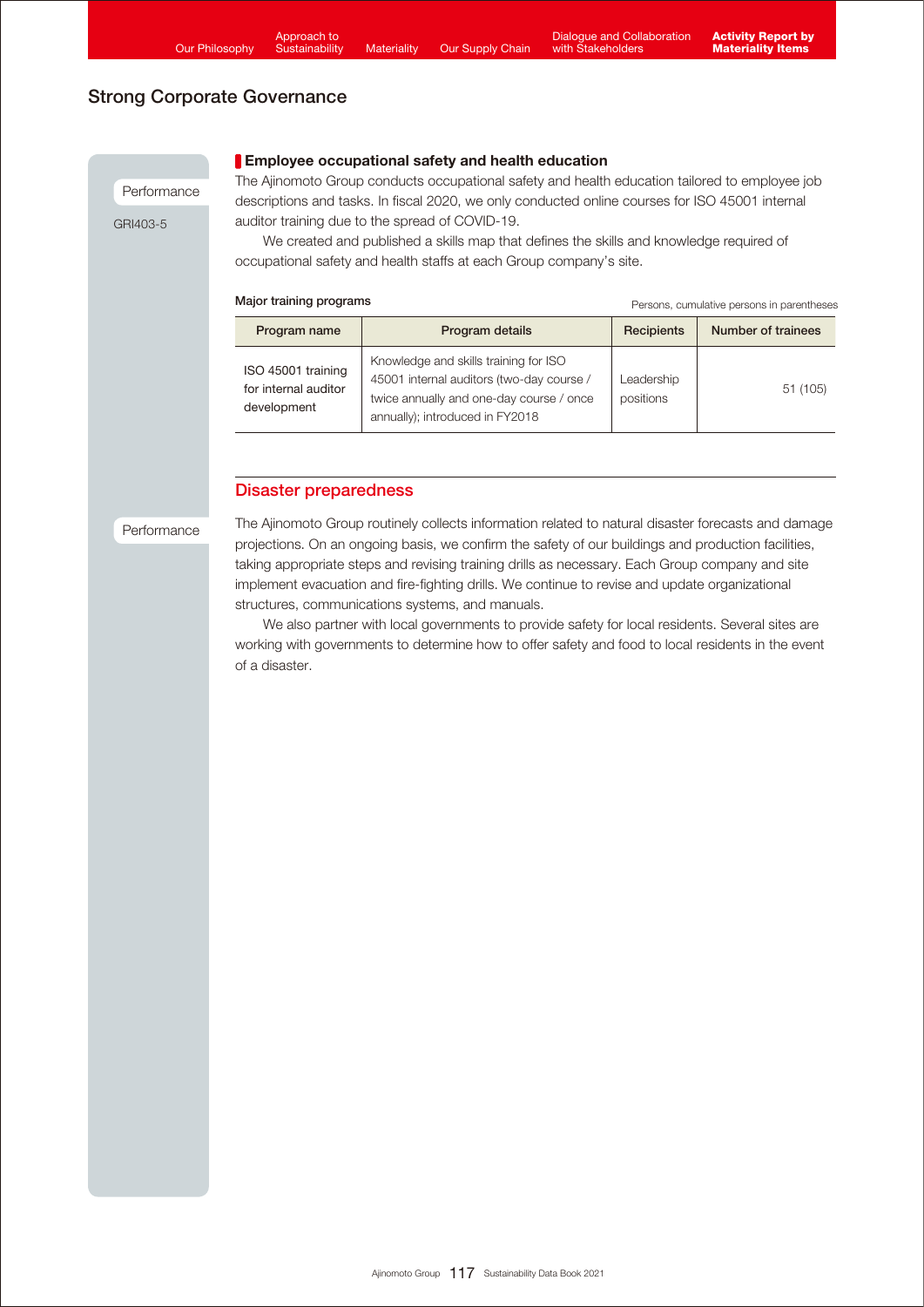# **Compliance**

## Compliance framework

Framework

GRI205-DMA GRI205-2 GRI206-DMA GRI307-DMA GRI419-DMA

[> Ajinomoto Group](https://www.ajinomoto.com/sustainability/agp/) Policies (AGP)

The Ajinomoto Group cultivates an open culture and maintains a crisis-resistant corporate structure by building an awareness of compliance and organization-wide commitment to the Ajinomoto Group Policies (AGP). In so doing, we create a stronger management foundation and enhance corporate value.

 Ajinomoto Co., Inc. established the Business Conduct Committee, which meets once every three months to monitor compliance with AGP and whether the company conducts corporate activities in line with AGP. Major group companies also have their own business conduct committees that engage in raising awareness of AGP and addressing issues unique to each country, region, and company.

#### Business Conduct Committee Ajinomoto Co., Inc. Executive Committee Report Check, support, etc. Group companies (coordinated through Business Conduct Committee) Ajinomoto Co., Inc. (coordinated through GA and HR depts.) Executive Committee member nominated by the CEO Vice-Chair: Officer nominated by the chair Member: General Managers of the Internal Auditing, Corporate Planning, Human Resources, Legal & Compliance, Global Communications, Business Strategy & Planning (Food), Food Sales Strategy and Business Strategy & Planning (AminoScience) Depts. Individuals nominated by the chair (as follows) **••••••••••••••** One general manager from a production organization **EXALLED** One general manager from an R&D organization One labor union representative Several individuals from other areas of the organization Secretariat: Legal & Compliance Dept. Chair :

## Raising awareness of compliance

### **Compliance education for employees**

The following activities were part of our fiscal 2020 efforts to raise awareness and understanding of AGP and our internal whistle-blowing system.

• Compliance training

E-learning: Held 12 times for all Ajinomoto Group employees in Japan; 8,300 attendees Group training: Held once, conducted remotely case method to 40 sales and marketing staff

- Awareness-raising posters (produced in 12 languages)
- Compliance promotion message (flashed on-screen every time an employee starts their PCs)

## Worksite AGP meetings

Members of the Business Conduct Committee at Ajinomoto Co., Inc. hold worksite AGP meetings, soliciting direct feedback from employees about issues concerning compliance in the workplace. During fiscal 2020, 33 meetings were held (24 for full-time employees; 9 for part-time and temporary employees), attended by 473 individuals. Summaries of AGP worksite meeting discussions are provided to organizational heads, each worksite, and posted on the corporate intranet to share with all employees. Any compliance issues raised that warrant corporate-level attention are discussed within the Business Conduct Committee. Decisions within the committee are then incorporated into AGP communication policies and compliance promotion activities.

Performance

GRI205-2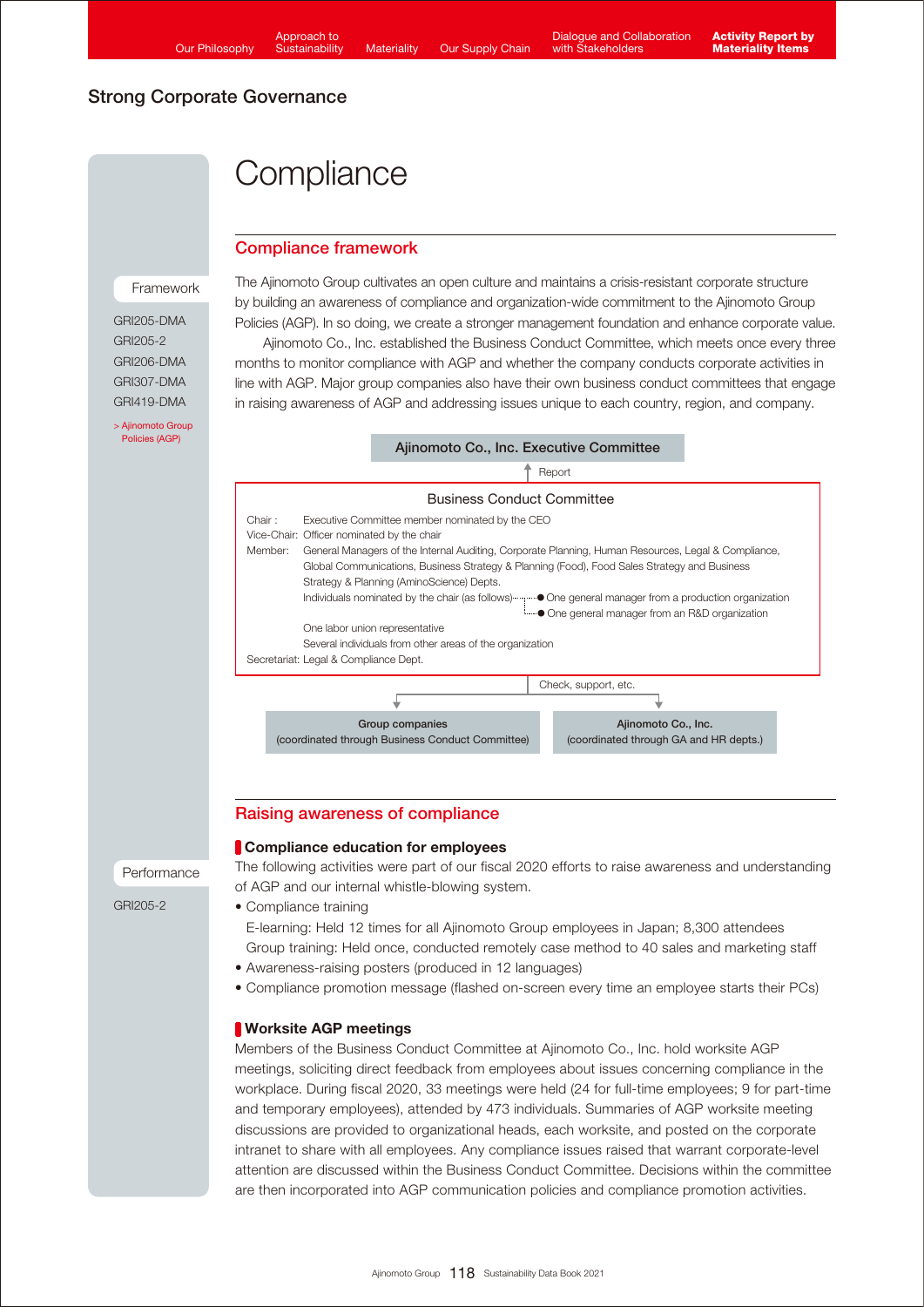#### **AGP** awareness survey

Each November, Ajinomoto Co., Inc. and Group companies in Japan ask all employees to respond to an AGP awareness questionnaire. The goal of this survey is to monitor awareness and understanding of AGP and identify any potential compliance issues. A total of 12,071 employees responded to the fiscal 2020 survey. We coordinated with individual worksites to resolve any compliance issues that emerged.

### Bolstering our internal reporting hotline (whistle-blowing)

#### Performance

GRI205-2 GRI406-1 GRI419-DMA

> Group Shared [Policy on Whistle-](https://www.ajinomoto.com/sustainability/agp/whistle-blowing.php)**Blowing** > Personnel and [Labor-Related](https://www.ajinomoto.co.jp/company/en/ir/library/databook/main/08/teaserItems1/0/linkList/01/link/SDB2021_appendix_jinji_en.pdf)  Data

The Ajinomoto Group established a hotline as an anonymous internal reporting system that enables officers and employees, including part-time and temporary workers, to make reports or seek advice by phone, e-mail, fax, letter, or other means. In fiscal 2020, we used AGP meetings primarily to communicate our approach to and framework, and ease of use of our whistleblower system. As a result, the number of hotline reports increased significantly year on year.

#### Internal reporting (whistle-blowing) channels



#### Number of hotline reports<sup>[2]</sup>

|        | Human<br>rights,<br>harassment | Hiring,<br>working<br>conditions | Quality,<br>environment | Fraud | Social<br>manners,<br>ethics | Proper job<br>performance | Other | <b>Total</b> |
|--------|--------------------------------|----------------------------------|-------------------------|-------|------------------------------|---------------------------|-------|--------------|
| FY2018 | 47                             | 21                               |                         |       | 6                            | 20                        |       | 98           |
| FY2019 | 45                             | 19                               |                         | 4     | 10                           | 8                         | 6     | 93           |
| FY2020 | 50                             | 36                               | 3                       | 3     | 29                           | 45                        |       | 170          |

[2] Multiple issues reported in some cases.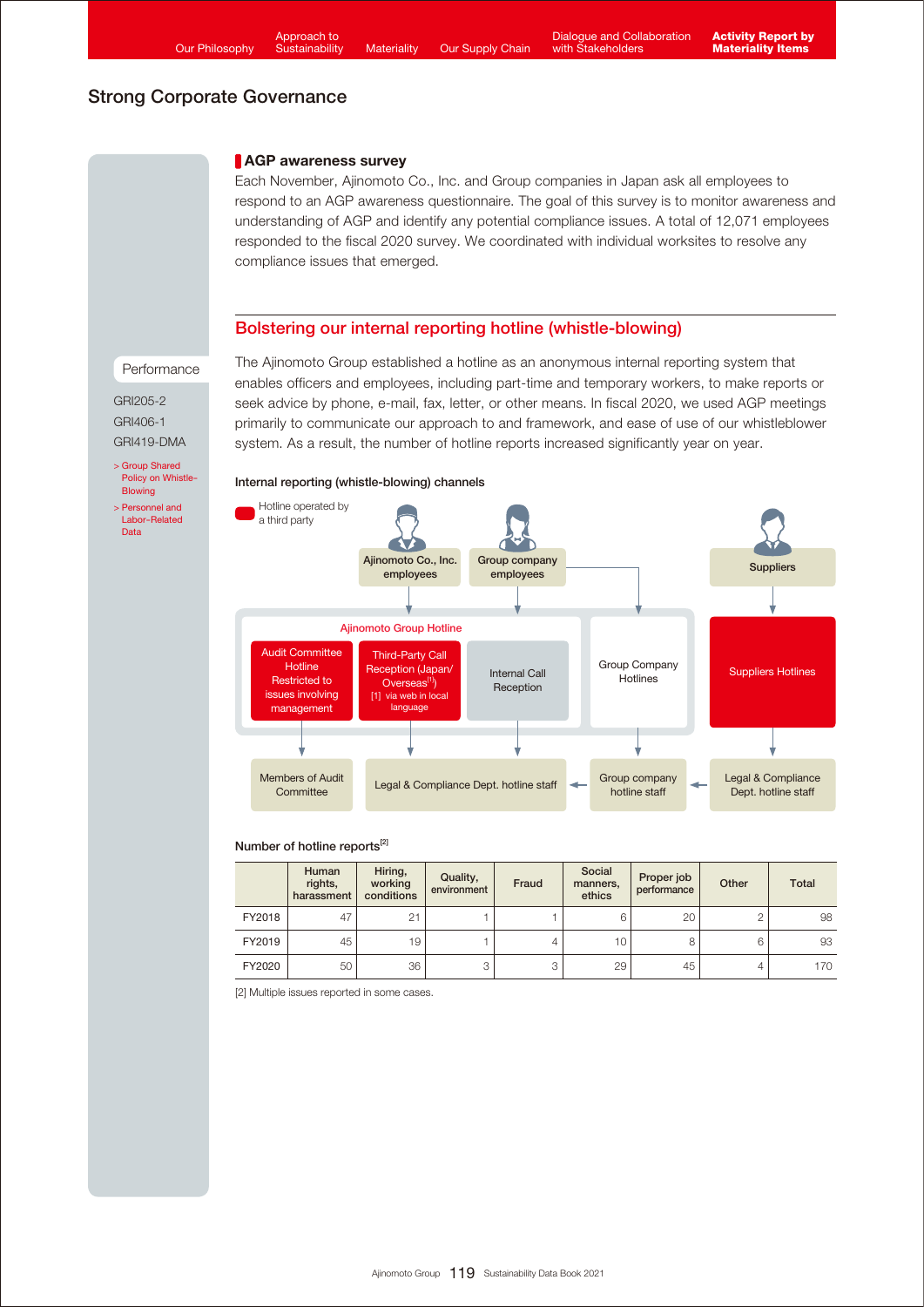## Preventing corruption

### Basic policy

AGP requires employees to maintain sound and healthy relationships with politicians, government officials, and the like in Japan and overseas. AGP also states that giving favors to such public officials in the form of gifts, entertainment, money, or other bribery in any manner is prohibited. The Group Shared Policy on Bribery Prevention includes the following rules, which require officers and employees of group companies to comply with this policy and the related bribery prohibition laws of each country and region.

- Maintain accounting books and records for all company transactions in reasonable detail
- Confirm the appropriate treatment of expenses related to public officials, etc.
- Monitor compliance and conduct under this policy via audits

### **Education for employees**

In Japan, the Ajinomoto Group holds regular training for officers and employees involved in line management of Group companies. This training covers proper relationships with public officials, including public officials in foreign countries. In addition, the Group conducts bribery prevention training courses for officers and managers of overseas Group companies. In fiscal 2020, we conducted online training related to bribery (including commercial bribery) in China for 143 participants.

## Transparent and fair business practices

behavior that hinders fair, transparent and open competition.

### Basic policy

### Approach

GRI204-DMA

[> Group Shared](https://www.ajinomoto.com/sustainability/agp/procurement.php) Policy on Procurement

[> Group Shared](https://www.ajinomoto.com/sustainability/agp/suppliers.php) Policy for **Suppliers** 

Performance

GRI205-2

AGP requires that officers and employees fully understand and comply with laws and regulations concerning competition in all countries and regions in which we operate. In this way, the Ajinomoto Group strive to ensure fair and transparent business transactions. We have also established Guidelines for Antitrust Laws (Japan), Guidelines for Antitrust Laws in the United States, and Guidelines for Competition Laws in Europe. We ask that our business partners understand the purposes behind the Group Shared Policy on Procurement, the Group Shared Policy for Suppliers, and other related guidelines. We also ask business partners to refrain from

## **Education for employees**

In Japan, the Ajinomoto Group holds regular training for officers and employees involved in group company line management covering antitrust law. In addition, the Group conducts antitrust law training for officers and managers of overseas group companies. In fiscal 2020, we conducted e-learning on antitrust laws for all the employees of the group companies in Japan and for managers of overseas group companies. 4,289 employees in Japan and 936 managers of overseas group companies took the course (Due to system failures and other reasons, we extended the course until the end of June, 2021, and the number of participants reached 5,134 and 1,029, respectively.) We also conducted online training in China with 143 participants.

 These trainings highlight the prohibition on cartels, which have an especially large impact on fair competition.

GRI205-DMA GRI205-2 GRI206-DMA GRI419-DMA

Approach

> Group Shared [Policy on Bribery](https://www.ajinomoto.com/sustainability/agp/bribery-prevention.php) Prevention

Performance

GRI205-2

GRI205-DMA GRI205-2 GRI206-DMA GRI419-DMA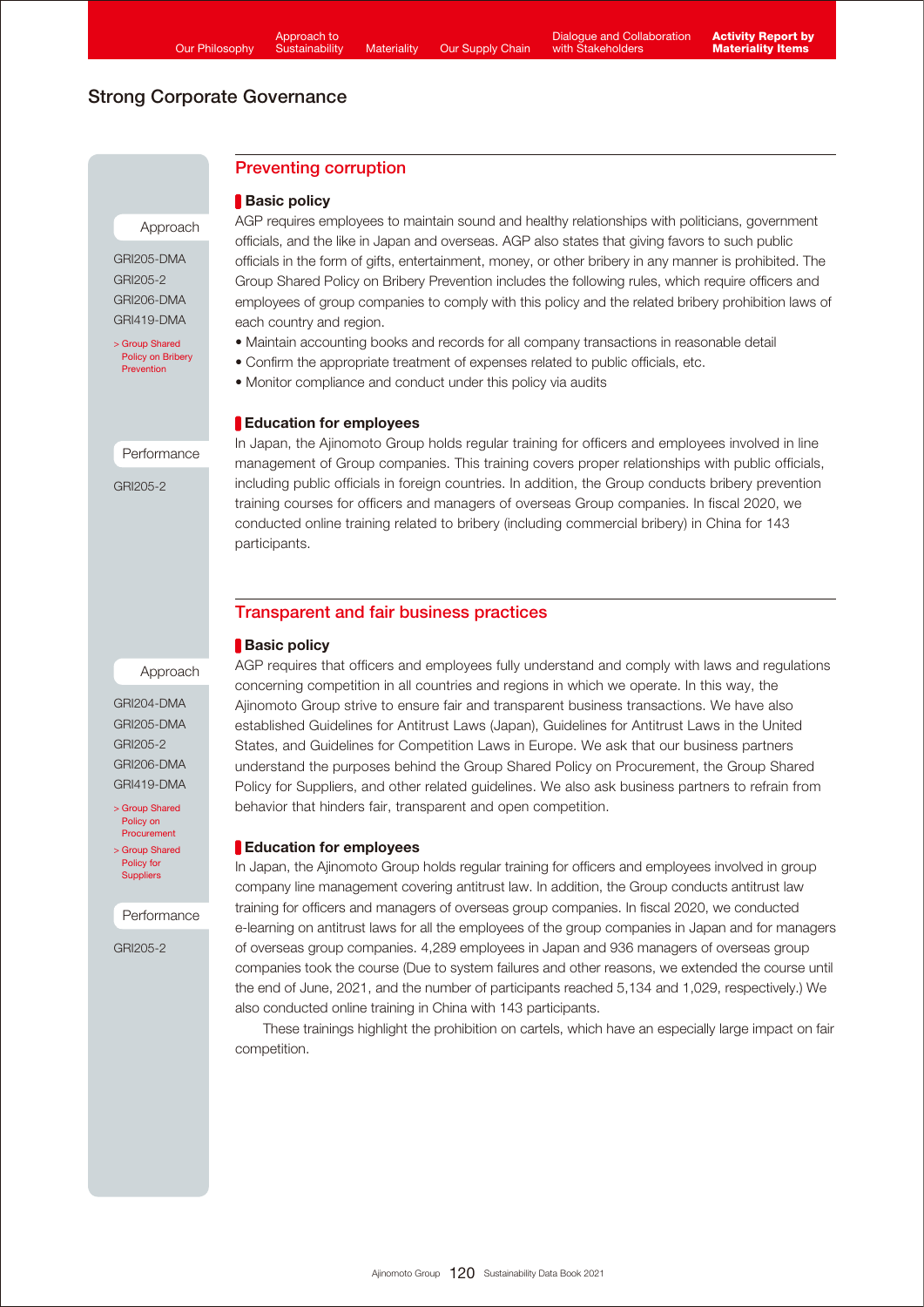## Appropriate competitive behavior

#### **Framework for global tax strategy**

The Ajinomoto Group established the Group Shared Policy on Global Tax as a part of our global tax management program. This shared policy encourages Group companies to conduct business in compliance with the tax laws of their respective countries, and it is part of our efforts to minimize tax risks across the Group. To ensure operations match this policy, we identify appropriate tax practices by collecting self-assessment checklists from Group companies and meeting regularly with each company.

 With respect to global tax management, in addition to measures for proper payment of taxes, we have been taking actions continuously to stabilize the Group's effective tax rate by limiting additional taxes caused by missed or delayed payments, or by leveraging the benefits of each country's tax system during M&A and organizational restructuring to the greatest extent possible.

 The amount of taxes paid by the Group was 18.7 billion yen in fiscal 2017, 16.4 billion yen in fiscal 2018, and 23.6 billion yen in fiscal 2019. By paying taxes properly, we return profits to help develop all countries and regions where we operate business, to build sustainable social infrastructure as provided for in the SDGs, and to create better lives for the people in these countries and regions. By returning a portion of the profits (economic value) created through our businesses to local communities through tax payments, we uphold a part of the economic cycle leading to the generation of social value. Excessive tax-shielding and the sole pursuit of economic value can lead to a perception in society that a company does not pay taxes properly and does not create social value. We are mindful of this balance and of this symbiotic cycle in all our Group initiatives.



GRI205-DMA GRI205-2 GRI206-DMA GRI207-DMA GRI207-1 GRI207-2 GRI419-DMA

Framework

[> Group Shared](https://www.ajinomoto.com/sustainability/agp/global-tax.php)  Policy on Global Tax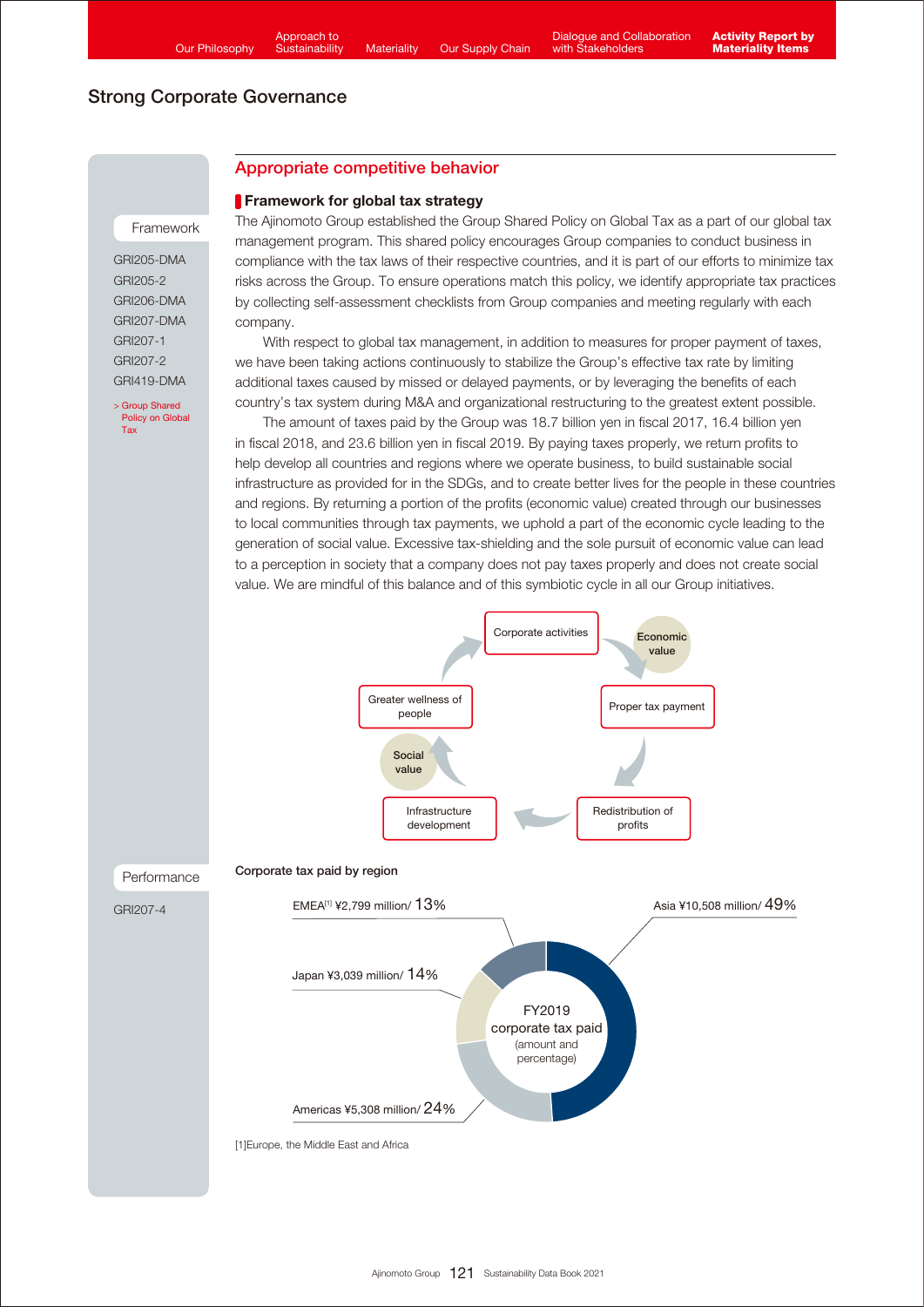# Proper use and management of intellectual property

## Basic policy for intellectual property

The Ajinomoto Group established the Group Shared Policy on Intellectual Property, which pursues the following initiatives to establish competitive advantage, generate profit, and grow globally.

- 1. Acquire intellectual properties strategically and efficiently, including the expertise behind the technologies that form the core of our businesses
- 2. Incorporate external technologies and engage in cooperation, including open innovation
- 3. Use and exercise rights to the Group's proprietary technologies through licensing, litigation, and other means
- 4. Protect products and enhance brand value through trademarks and other means
- 5. Minimize the risk of infringement by respecting third-party IP rights and conducting thorough assessments
- 6. Provide survey and analytical data to the Group's business and R&D departments
- 7. Cultivate human resources capable of IP-related tasks and utilize both internal and external networks

 The Ajinomoto Group takes a firm stance toward companies that infringe on our IP rights and we protect these rights through warnings and filing infringement lawsuits, among other actions. The information systems department and IP department plan and execute defensive measures to protect trade secrets. In collaboration with the internal auditing department, these departments carry out overall internal control related to trade secret management and protection for the Group.

#### Intellectual property management framework

Framework

Ajinomoto Co., Inc. supervises IP (patents, designs, trademarks, etc.) for the entire Ajinomoto Group in line with Instructions Regarding Licensing and Administration of Intellectual Property. Affiliate company Intellectual Property Expert Co., Ltd. provides central services related to surveys and IP rights management. We also have resident staff in the United States, specialized staff in Russia, and key persons designated at Group companies in Southeast Asia and South America, and we work with patent law firms. The three bases in Japan, the United States, and Russia cooperate to secure strong patent rights, particularly in biotechnology.

### Intellectual property initiatives

Performance

[> Press release](https://www.ajinomoto.com/cms_wp_ajnmt_global/wp-content/uploads/pdf/52a8d8236823a7a8fbc4e53b56e38806.pdf)

**Participation as a founding company in the IP Open Access Declaration Against COVID-19** In April 2020, Ajinomoto Co., Inc. answered the call of the Kyoto University Center for Genomic Medicine, Graduate School of Medicine to become a founding member of the IP Open Access Declaration Against COVID-19. Under this declaration, participants open their IP for a certain period of time to facilitate activities in diagnosis, testing, treatment, hygiene management, etc., toward ending the spread of COVID-19.

 The period covered by the declaration extends until the day that WHO declares the end of the spread of COVID-19. By declaring to request no compensation or consideration for qualifying activities, the program supports the activities of companies and organizations working to end the spread of COVID-19 by eliminating the time and effort required to investigate issues related to IP or conduct patent searches.

Approach

[> Group Shared](https://www.ajinomoto.com/sustainability/agp/intellectual-property.php)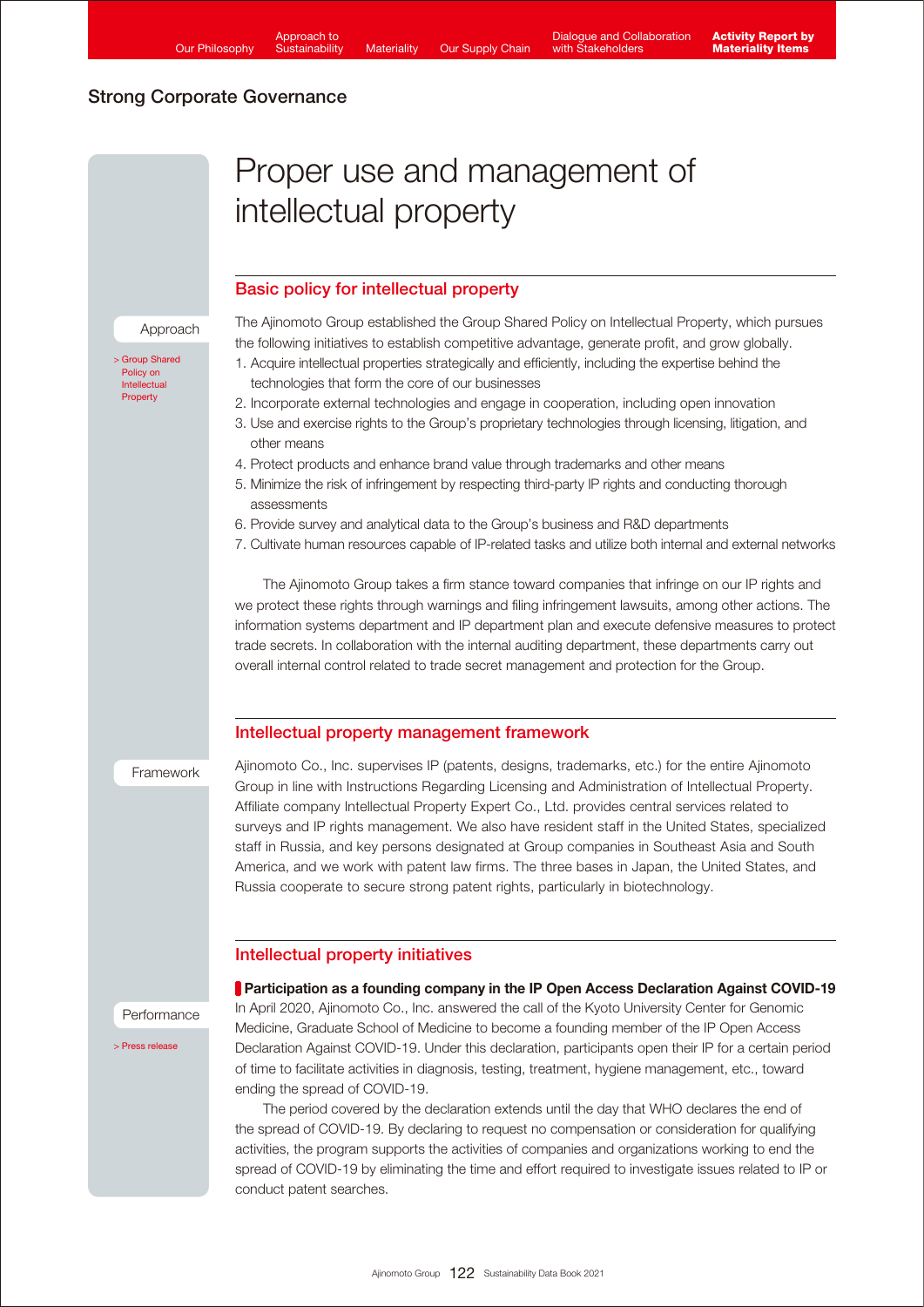Performance

## Education for employees

The Ajinomoto Group conducts ongoing trademark seminars to provide Group employees basic knowledge on trademarks and the rules for displaying trademarks such as *AJI-NO-MOTO®* . These seminars serve to enhance employee appreciation of trademarks and prevent the *AJI-NO-MOTO®* trademark from being used as a generic term. We also hold regular seminars to educate Group employees on other IP-related issues.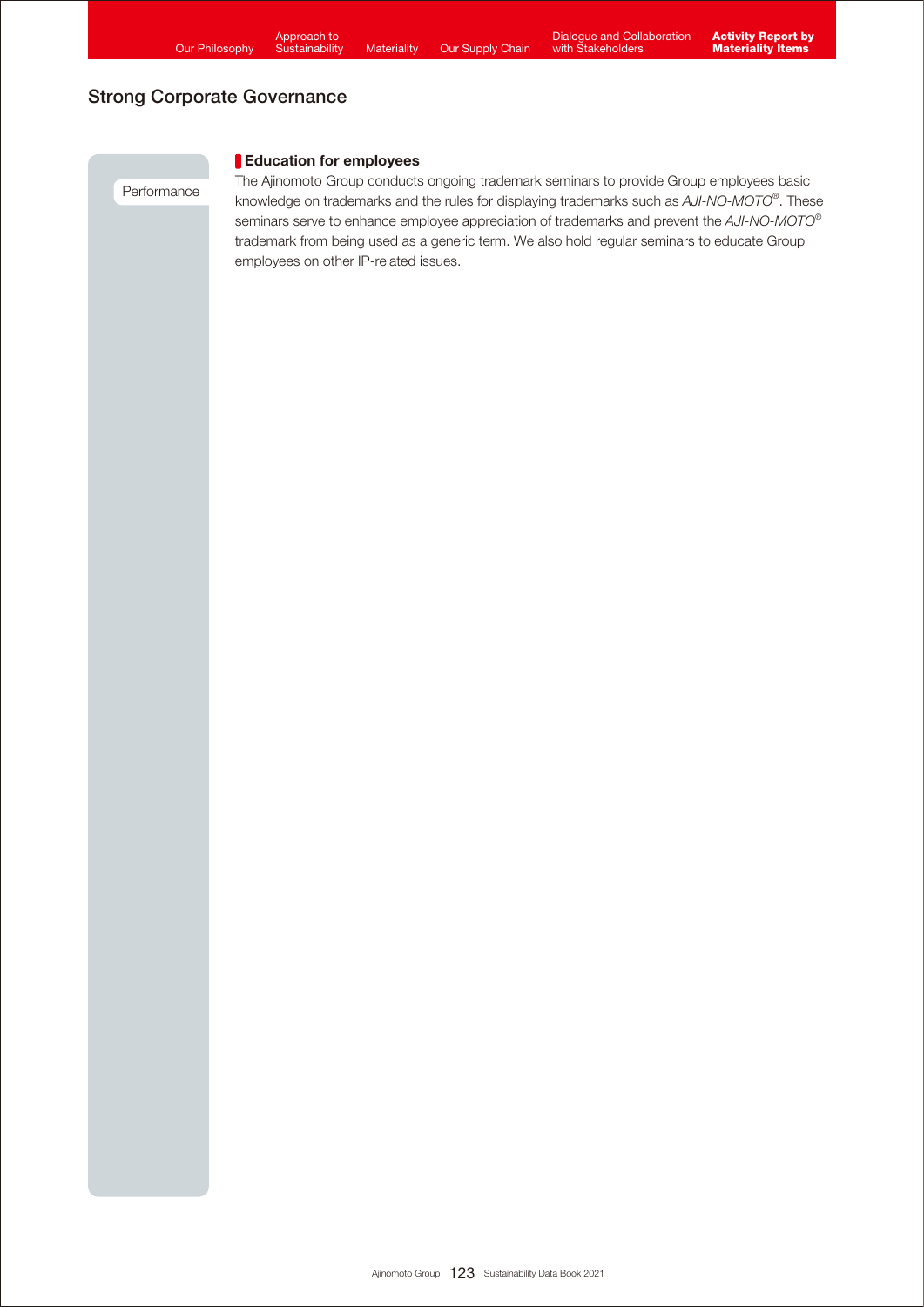# Cybersecurity and personal information management

## Basic policy for cybersecurity

The Ajinomoto Group exercises great care in handling customer information and confidential corporate information. We formulated the Group Shared Policy on Information Security and related group-wide regulations, standards, and guidelines.

### Information security management framework

Framework

Approach

GRI418-DMA

[> Group Shared](https://www.ajinomoto.com/sustainability/agp/information-security.php) Policy on Information **Security** 

GRI418-DMA

Each organization within Ajinomoto Co., Inc. and Group companies have established frameworks to respond to information security incidents or emergencies appropriately, providing reports that reach up through the organization to the CEO.



### **Rigorous management of personal information**

To manage customer data and other personal information securely, the Ajinomoto Group defines clear rules and informs relevant individuals of said rules. In this way, we practice organizational business management.

 Ajinomoto Co., Inc. has established Personal Information Management Guidelines as a subset of the Information Security Regulations. These guidelines specify rules and procedures for handling personal information securely. In addition, these guidelines are based on the ISO 27001 standard for information security management systems.

 Before outsourcing operations, we perform an assessment of the relevant contractor's processes and systems to ensure information security is at the same level as our own internal systems. We have built a system to manage the personal information of customers more strictly when collecting personal information for campaigns, consumer surveys, etc. These rules require the selection of a personal information manager who reports to an organizational manager. These rules also clarify the persons responsible for or in charge of the collection, storage, and deletion of personal information, as well as who is allowed to access or use the collected data.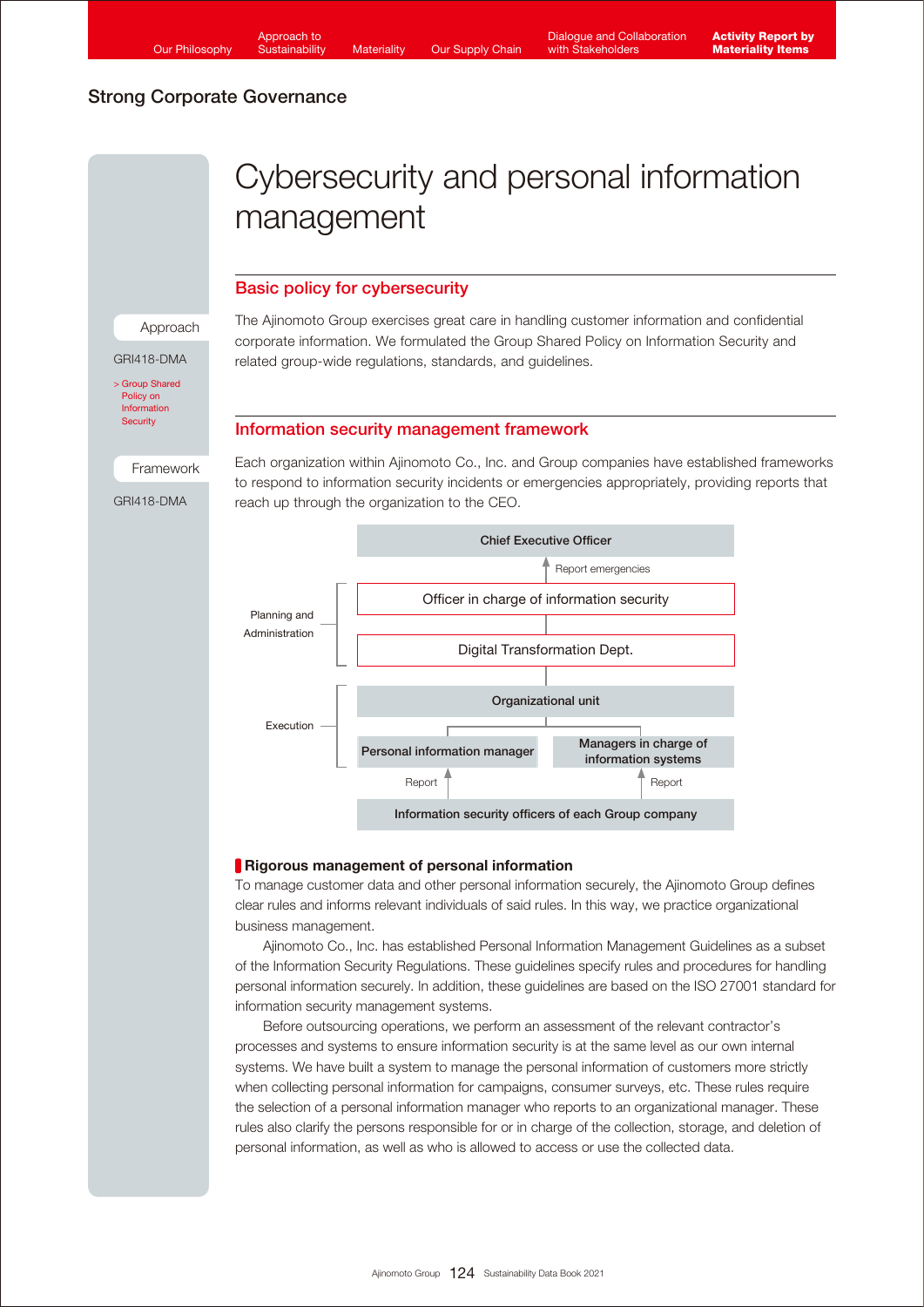# Information security initiatives Performance GRI418-1 Noteworthy information security training during fiscal 2020 • Information security test for new hires at Ajinomoto Co., Inc.: 47 participants • Comprehension test related to information handling guidelines conducted via e-learning for all employees of Ajinomoto Co., Inc.: 3,321 participants (taken by 92.9% of workforce) In addition, Ajinomoto Co., Inc. conducted targeted mail attack training for officers and employees. **Ongoing initiatives to prevent the leakage of confidential information** In Japan, the Ajinomoto Group introduced a system to detect fraudulent behavior on standarduse PCs automatically in major Group companies and we have been managing this system on a consistent basis. In addition, we engage an external entity to perform annual security diagnostics for Group company websites worldwide as another ongoing measure against cyber vulnerabilities. **Information security inspections** Ajinomoto Co., Inc. conducts annual information security inspections at all work sites. These inspections focus on the basic elements of proper information handling, including the management of IT equipment, confidential information, and personal information. We also conduct annual reviews concerning the use and management of external cloud services. In fiscal 2020, the Group experienced no substantiated complaints received concerning breaches of customer privacy and identified leaks, thefts, or losses of customer data.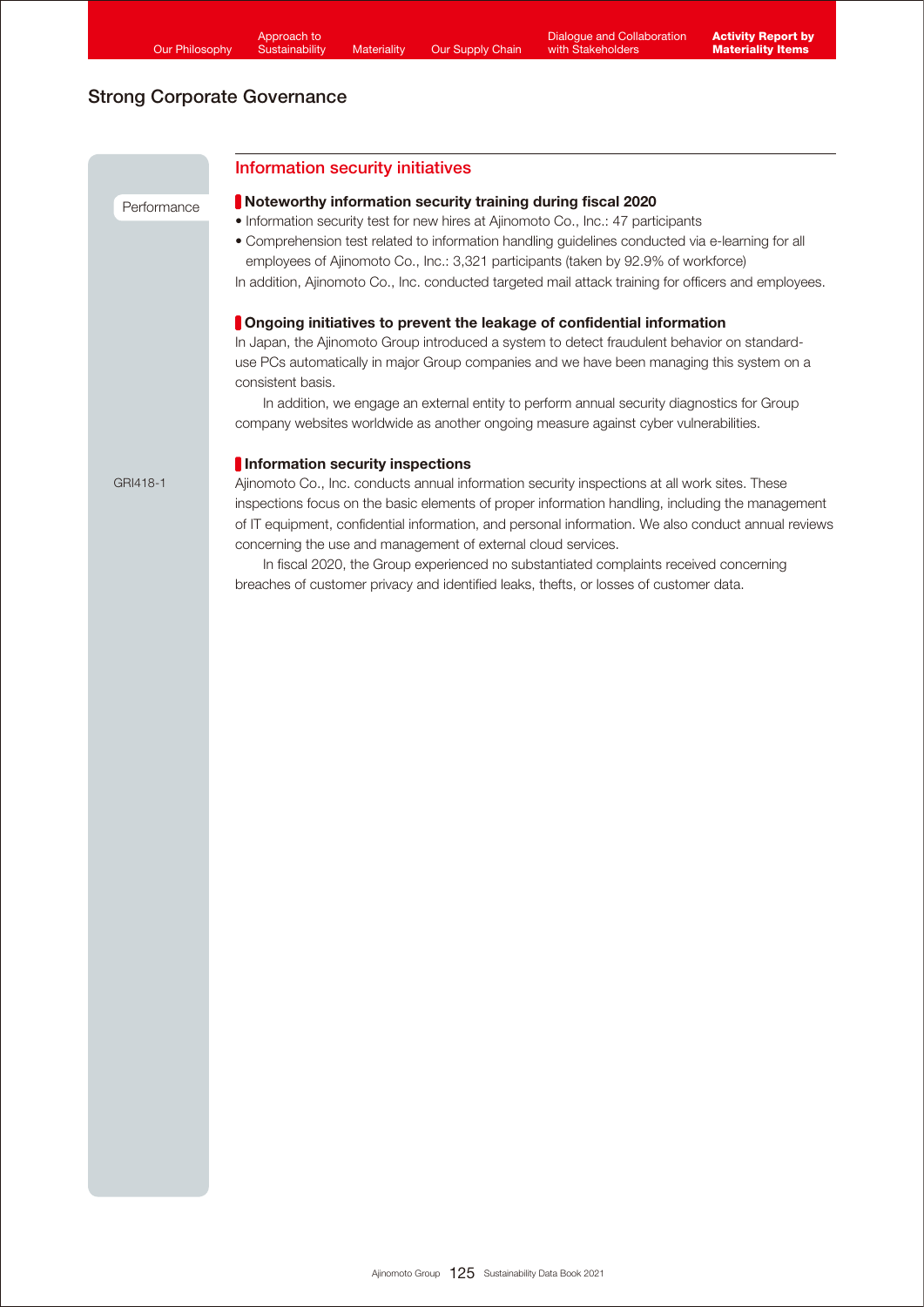# Relationships with local communities

## Contribution to community development

#### Approach

GRI201-1 GRI413-DMA

- [> Group Shared](https://www.ajinomoto.com/sustainability/agp/local-community-enhancement.php)  Policy on Local **Community Enhancement**
- [> How We Are](https://www.ajinomoto.com/media/covid-19)  ponding to COVID-19

The Ajinomoto Group works to resolve social issues in local communities through our businesses. At the same time, we engage and collaborate with society, offering appropriate donations and support activities as we contribute to community development.

 This commitment is clearly defined in the text of our Group Shared Policy on Local Community Enhancement.

### Support for medical institutions and healthcare workers providing COVID-19 care

The Ajinomoto Group supports medical institutions and healthcare workers. Our major initiatives in this area are as follows.

- Ajinomoto Co., Inc. provides lunch boxes through donations to the All Japan Food Association. We also donate products (e.g., miso soup, beverages, supplements) to healthcare workers through the food support platform *WeSupport*.
- AJINOMOTO DO BRASIL INDÚSTRIA E COMÉRCIO DE ALIMENTOS LTDA. refurbished a portion of its production lines, utilizing unique technologies to manufacture high-quality rubbing alcohol products. As a result, we provided around 24 tons of alcohol products to about 90 facilities, mainly hospitals and nursing facilities, as well as to employees and their families.
- AJINOMOTO CO., (THAILAND) LTD. donated cash and products to the five major hospitals in Bangkok.
- PT AJINOMOTO INDONESIA donated products to healthcare workers and volunteers in cooperation with the National Zakat Board (BAZNAS).

## Supporting restaurants affected by the spread of COVID-19

The spread of COVID-19 has had a major impact on entire food service industry. The Ajinomoto Group provides support to restaurants that have been affected in various regions.

- Ajinomoto Co., Inc. is engaged in the regional restaurant support crowdfunding program, *Mirai Meshi*, in collaboration with READYFOR Co., Ltd., which operates one of the largest crowdfunding services in Japan, and the Japan Chamber of Commerce and Industry. Through this program, we have provided a total of six million yen in support to restaurants in affected areas.
- AJINOMOTO DO BRASIL INDÚSTRIA E COMÉRCIO DE ALIMENTOS LTDA. established a free digital platform for small, primarily family-owned restaurants that have faced economic difficulties due to lockdowns. This platform offers benefits that include online training to improve management skills, recipe and menu ideas, and consulting from the company's chef and other specialists. This platform provides content helpful in combating the challenges faced during the pandemic, supporting a smooth reopening of business.
- In support of Asian restaurants in the United States, Ajinomoto Health & Nutrition North America, Inc. and Ajinomoto Co., Inc. made a joint donation to the Asian American Legal Defense and Education Fund (AALDEF), a non-profit organization that supports Asian Americans.